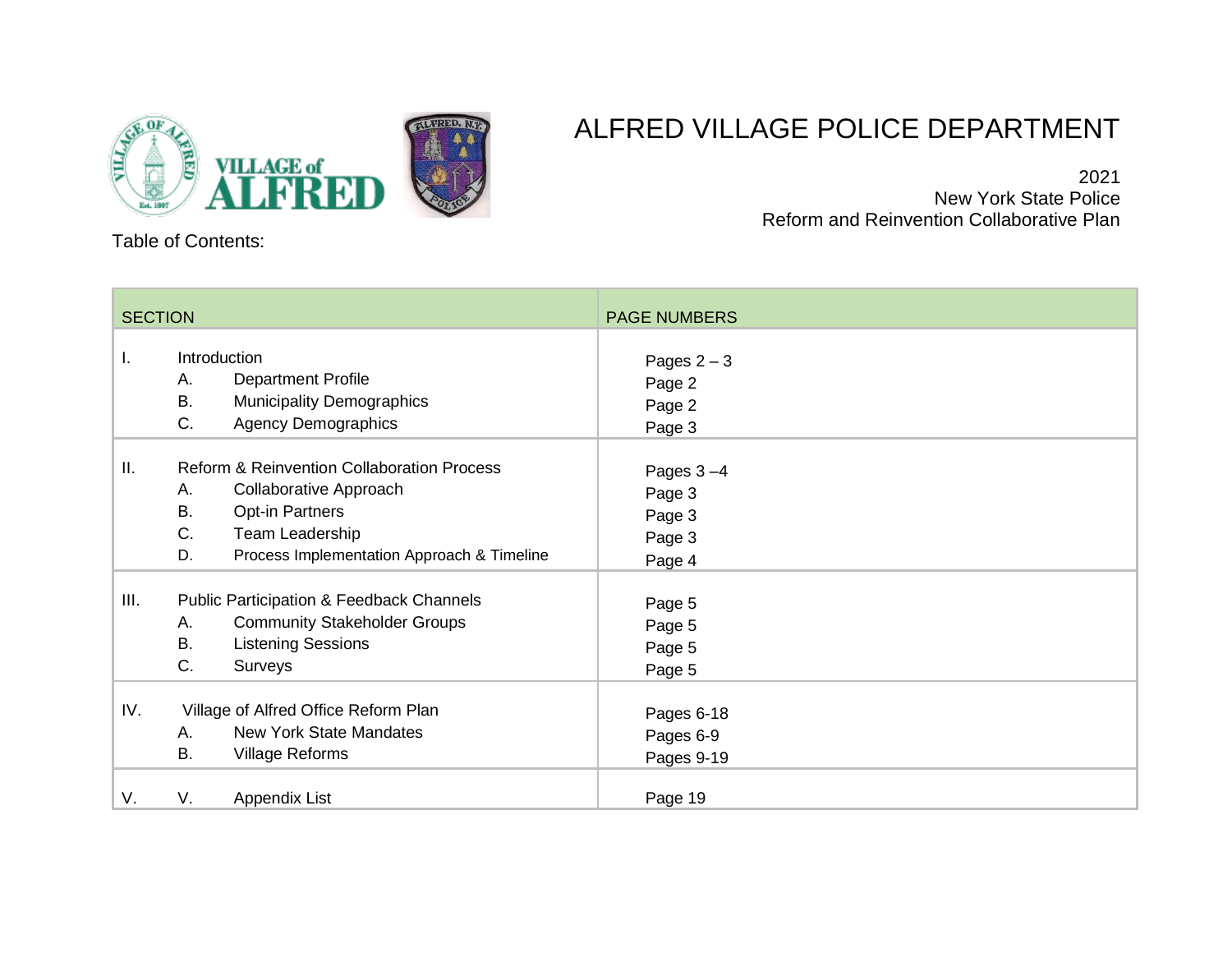### **Executive Order No. 203 New York State Police Reform and Reinvention Collaborative Plan**

### **I. INTRODUCTION:**

On June 12, 2020, Governor A. Cuomo issued an executive order directing municipalities that employ police officers to actively engage stakeholders in the local community and develop locally approved plans for the strategies, policies and procedures of local police agencies. In accordance with this order, Village of Alfred entered a collaborative effort to move through a Village-wide process to enact police reform plans.

### **A. Department Profile:**

Municipality: Village of Alfred Law Enforcement Agency: Alfred Police Department Executive Officer: Mayor Becky Prophet Village Chief of Police: Paul Griffith

### **B. Municipality Demographics:**

The Village of Alfred, within the Town of Alfred is a small micro-urban village consisting of approximately 1.2 square miles with a population of approximately 4,000 people. The Village has a full-time police department who also contracts emergency response to the Town incidents. Alfred State College also has a full-time police department and Alfred University employs security guards. The State Police is the local police agency for the remaining areas of the Town. The 2019 Census data indicates that Alfred is 75.6% White, 8.0% Black, 7.9% Hispanic, 5.8% Asian, 1.3% Mixed Race and .4% Native American. [http://www.city-data.com/city/Alfred-](http://www.city-data.com/city/Alfred-New-York.html)[New-York.html.](http://www.city-data.com/city/Alfred-New-York.html)

IPEDS data for Fall 2019 classified student demographics at Alfred State College as 72.6% White, 13.3% Black, 9.1% Hispanic, 1.2% Asian, 2.9% Mixed Race, .3% Native American, .3% Unknown, and .3% Non-resident Alien.

Similarly, Alfred University had a demographic breakdown that was 57.1% White, 12.7% Black, 8.9% Hispanic, 1.7% Asian, 2.6% Mixed Race, .1% Native American, 9.5% Unknown, and 7.4% Non-resident Alien.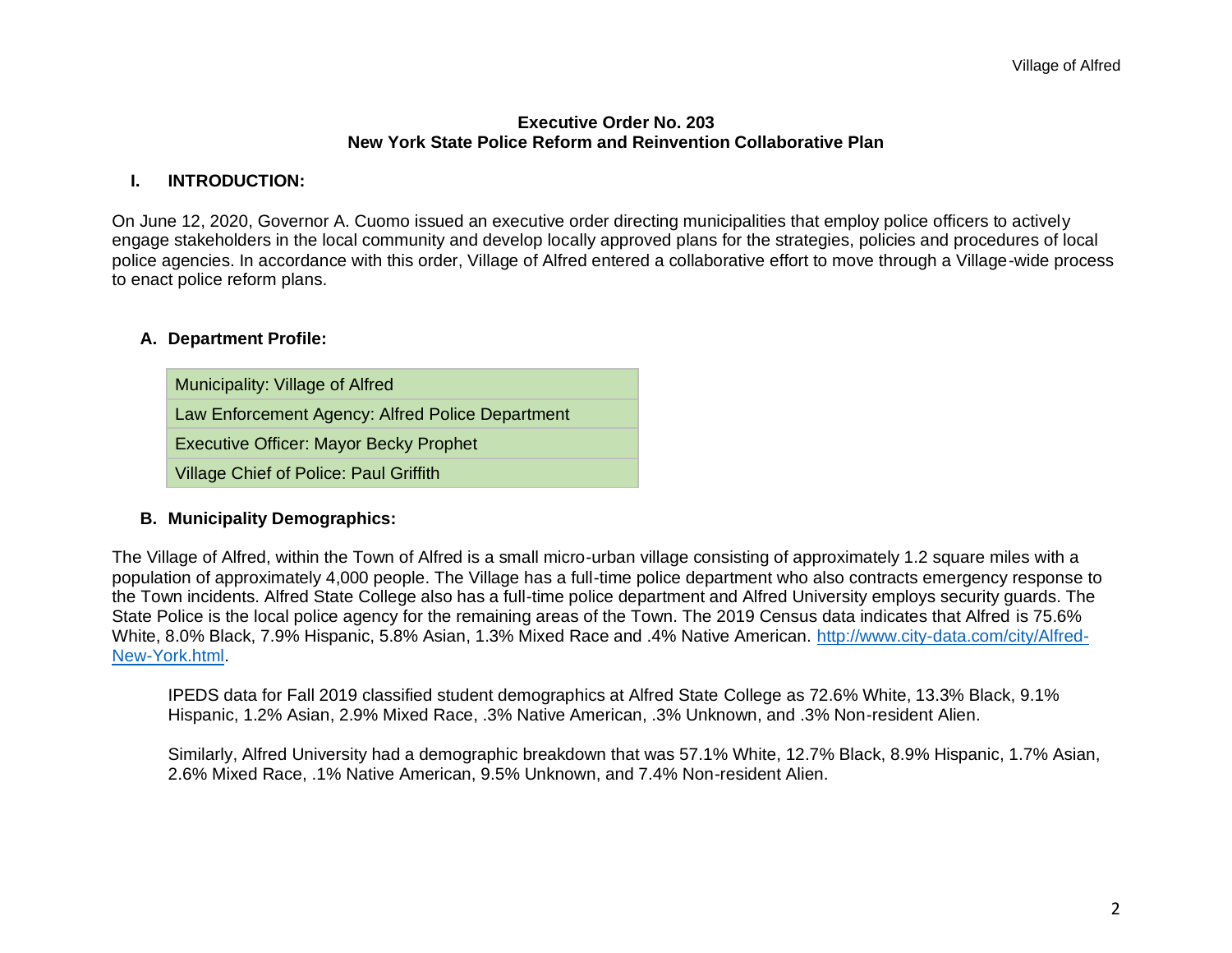## **C. Agency Demographics:**

The Alfred Police Department employees, all of whom are with the patrol division, which consists of three full time officers, a sergeant/investigator, a chief, and ten part time officers. All employees are White males.

### **II. REFORM & REINVENTION COLLABORATION PROCESS**

### **A. Collaborative Opt-in Approach:**

Including the Village of Alfred, Alfred University, Alfred State College and the A.E. Crandall Hook & Ladder Co. / Alfred Ambulance Corps provided resources to assist with program management and change management expertise.

### **B. Opt-in Agency Partners: C. Team Leadership:**

- Alfred Police Department
- Village of Alfred
- Town of Alfred
- Alfred State College University Police
- Alfred State College
- Alfred University Campus Safety
- A.E. Crandall Hook & Ladder Co. / Alfred Ambulance Corps
- Town of Alfred
- **Caitlin Brown,** Village Trustee
- **Wendy Dailey**, Alfred Town Board
- **Desmond Davis**, Assistant Director of Diversity, Equity, and Inclusion Center for Intercultural Unity, Alfred State College
- **Nancy Furlong**, A.E. Crandall Hook & Ladder Company / Alfred Ambulance **Corps**
- b, Chief of Police, Alfred Police Department
- **Dr. Tamara Kenney**, Dean of Student Wellbeing, Alfred University
- **Nicole Herman**, Chief Diversity Officer & Title IX Coordinator Affirmative Action Officer Center for Intercultural Unity, Alfred State College
- **Peter McClain**, Village Deputy Mayor
- **Jessica Middaugh**, Chief of Public Safety, Alfred University
- **Scott Richardson**, Interim Chief of Police University Police, Alfred State **College**
- **Dr. Brian Saltsman**, Interim Chief Diversity Officer, Director of Student Diversity and Inclusion, Co-Director Africana Studies Minor, Alfred University
- **Gregory Sammons**, Vice President for Student Affairs, Alfred State College

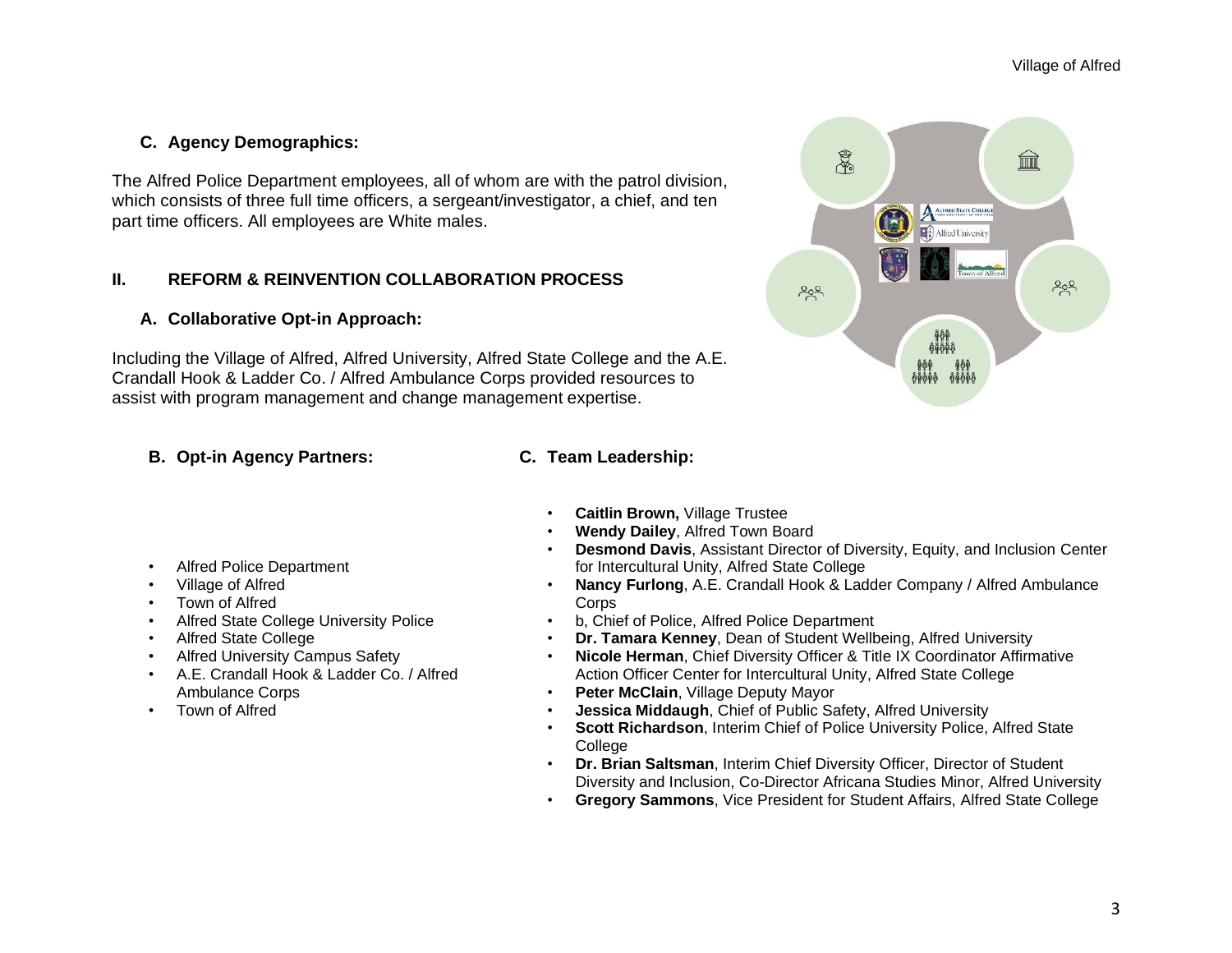# **D. Process Implementation Approach & Timeline**

| TIMELINE / IMPLEMENTATION APPROACH                             |                                                                                                                                                              |                                                                                                            |                                                                                           |                                                                                                                                                              |                                                                                                                       |
|----------------------------------------------------------------|--------------------------------------------------------------------------------------------------------------------------------------------------------------|------------------------------------------------------------------------------------------------------------|-------------------------------------------------------------------------------------------|--------------------------------------------------------------------------------------------------------------------------------------------------------------|-----------------------------------------------------------------------------------------------------------------------|
| Define<br>August 20                                            | Measure<br>October - January                                                                                                                                 | Analyze<br>January - February                                                                              | February                                                                                  | Improve<br>March                                                                                                                                             | Control<br>April 1                                                                                                    |
| Prepare core<br>working group and<br>key stakeholder<br>groups | <b>Identify and</b><br>assess current<br>effectiveness of<br>police practices &<br>policies<br>Conduct initial public<br>forums to gather<br>recommendations | Review community<br>feedback (stake-<br>holder groups &<br>general public)<br>Sort and prioritize<br>input | Select recommen-<br>dations to move<br>forward.<br>Draft detailed po-<br>lice reform plan | Share detailed<br>plan with stake-<br>holder groups for<br>final feedback.<br>Revise where<br>appropriate. Attain<br>legislation approvals/<br>ratifications | Submit Plans to<br>Govornor's Office,<br>update local files<br>& databases,<br>and close out this<br>phase of project |
|                                                                |                                                                                                                                                              |                                                                                                            |                                                                                           |                                                                                                                                                              |                                                                                                                       |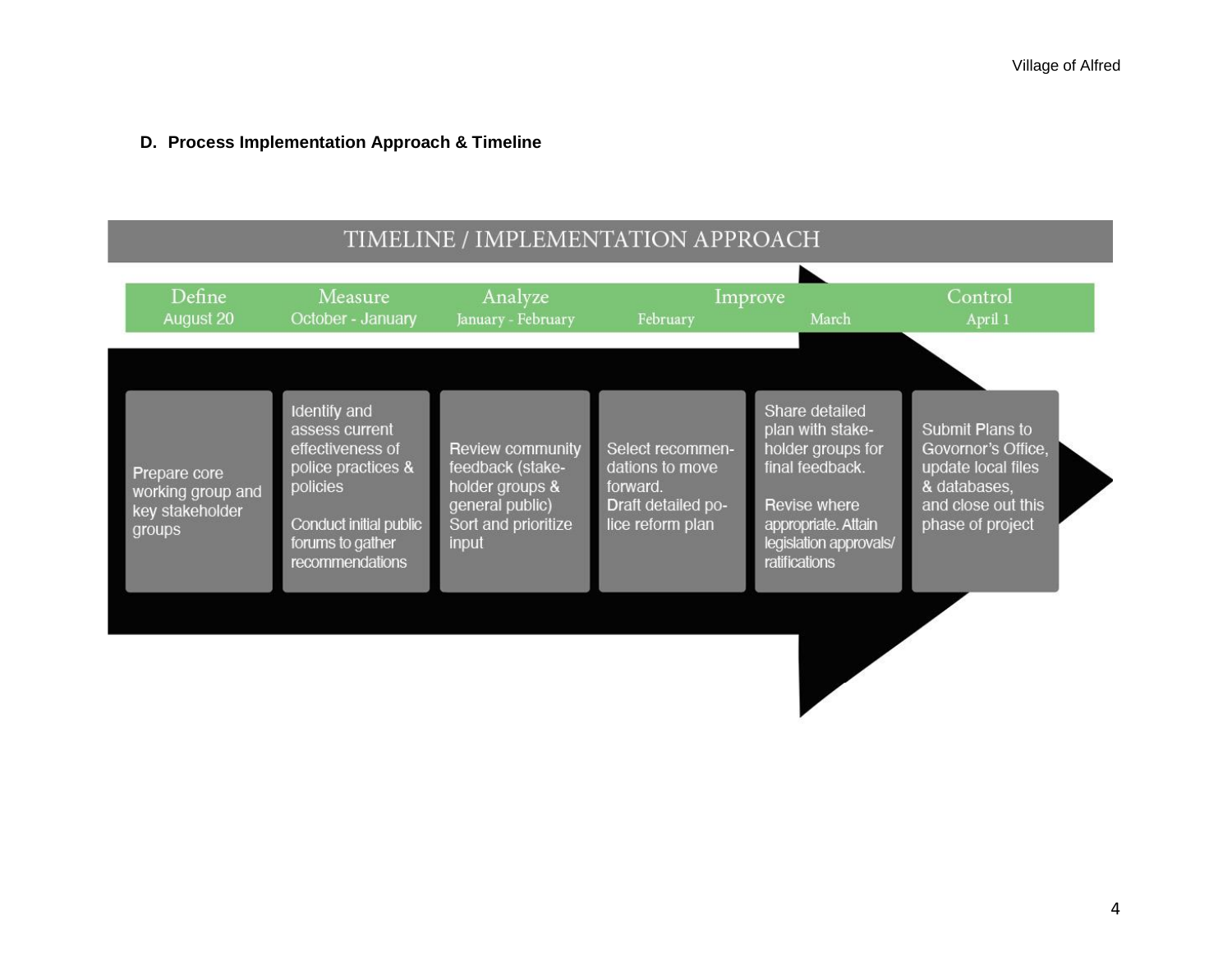### **III. PUBLIC PARTICIPATION & FEEDBACK CHANNELS**

### **A. Community Team Members:**

- Village Law Officials
- Alfred Village and Town Elected & Appointed Officials
- Representatives from Village, Educational Institutions, Emergency Services and Businesses
- Citizens who represent marginalized, underrepresented and minoritized populations

### **B. Listening Sessions:**

- June 9, 2020 Community Meeting over 100 attendees via Zoom and Facebook Live
- July 14, 2020 Community Meeting and Board Meeting over 100 attendees via Zoom and Facebook Live
- October 1, 2020 Conducted Listening Session via Zoom and advertised via the local news channels, newspapers, websites, and social media with an estimated 40+ participants. Public Listening Session was open to all Alfred citizens
- January 12, 2021meeting for Village business owners and landlords
- Private listening sessions/ focus groups are planned for the second quarter 2021:
	- Community Stakeholder Participant groups, AU and ASC students, faith-based organizations, business owners

### **C. Survey: (anonymous participation for all)**

- General Public Survey:
	- 37 survey questions including demographic data questions sent out via email, newspaper, social media, campus communications systems, printed postcards and flyers distributed to businesses and directly to constituents, open from November 15 - December 20, 2020 \*see Appendix 1-1
	- 504 submissions
	- Printed copies available at the Village Hall
	- January 12 Meeting held with business owners to review preliminary results
	- Data Analysis and preparation of executive summary \*see Appendix 1-2
		- Results posted for public viewing
		- Frequency tables for demographics and questions about policing included in executive summary
		- [Village Website](https://www.alfredny.org/aces)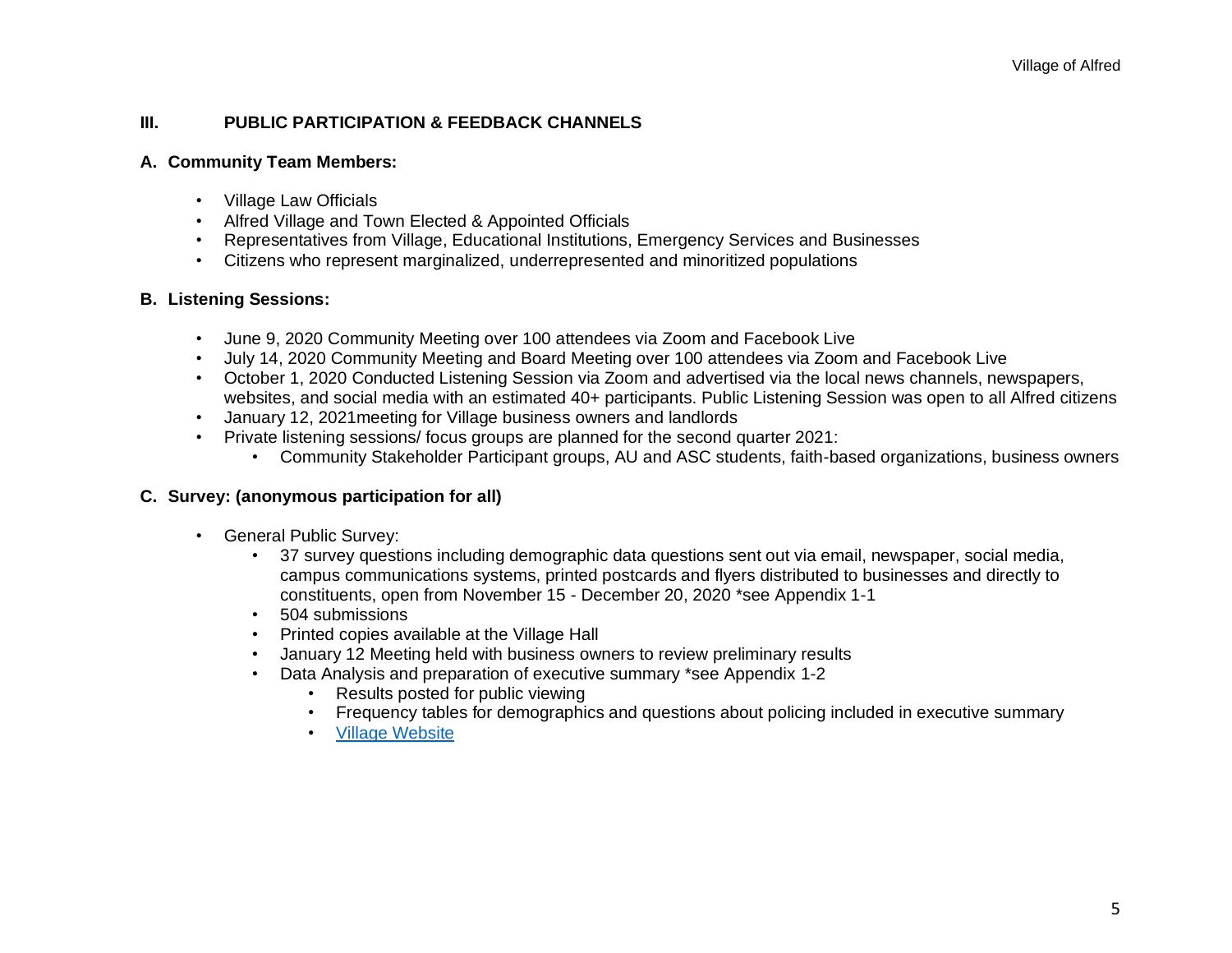### **IV. ALFRED VILLAGE POLICE DEPARTMENT OFFICE REFORM PLAN**

The reform plan, in accordance with public feedback and the executive order requirements, consists of six primary themes: NYS Mandated Changes, Equality and Social Justice, Transparency and Accountability, Community Relations, Operational Policy & Procedures and Training.

### **A. NEW YORK STATE MANDATES:**

The reform items found in this section are derived directly from the Executive Order No. 203

| <b>NY State</b><br><b>Mandated</b><br><b>Changes</b> | <b>Reform Item</b>                                                                                                       | <b>Description</b>                                                                                                                                                                                                                                                                                                         | <b>APD/Village</b><br><b>Action</b>                                                            | <b>Status</b>            |
|------------------------------------------------------|--------------------------------------------------------------------------------------------------------------------------|----------------------------------------------------------------------------------------------------------------------------------------------------------------------------------------------------------------------------------------------------------------------------------------------------------------------------|------------------------------------------------------------------------------------------------|--------------------------|
| NYS Mandate - 1                                      | $NYSM - 1$ .<br>Civil Penalties for<br><b>Filing False</b><br><b>Reports on</b><br>Member of a<br><b>Protected Class</b> | Establishes civil penalties for falsely<br>Summoning a Police Officer when there is no<br>reason to believe a crime, offense or threat has<br>been committed involving a member of a<br>protected class. (Effective June 13, 2020)                                                                                         | Village will follow<br>State guidelines                                                        | Complete                 |
|                                                      |                                                                                                                          |                                                                                                                                                                                                                                                                                                                            |                                                                                                |                          |
| NYS Mandate - 2                                      | $NYSM - 2.$<br><b>Require Police</b><br><b>Officers to Report</b><br>the Discharge of<br>Weapons                         | Requires a police officer or peace officer<br>(whether on or off duty) who discharges<br>his or her weapon under circumstances where<br>a person could be struck by a bullet to verbally<br>report the incident within six hours, and file a<br>written report within forty-eight hours.<br>(Effective September 13, 2020) | Amended Use of<br>Force policy<br>Sent to DCJS<br>January 2021 for<br>approval<br>Appendix 2-1 | Pending<br>approval DCJS |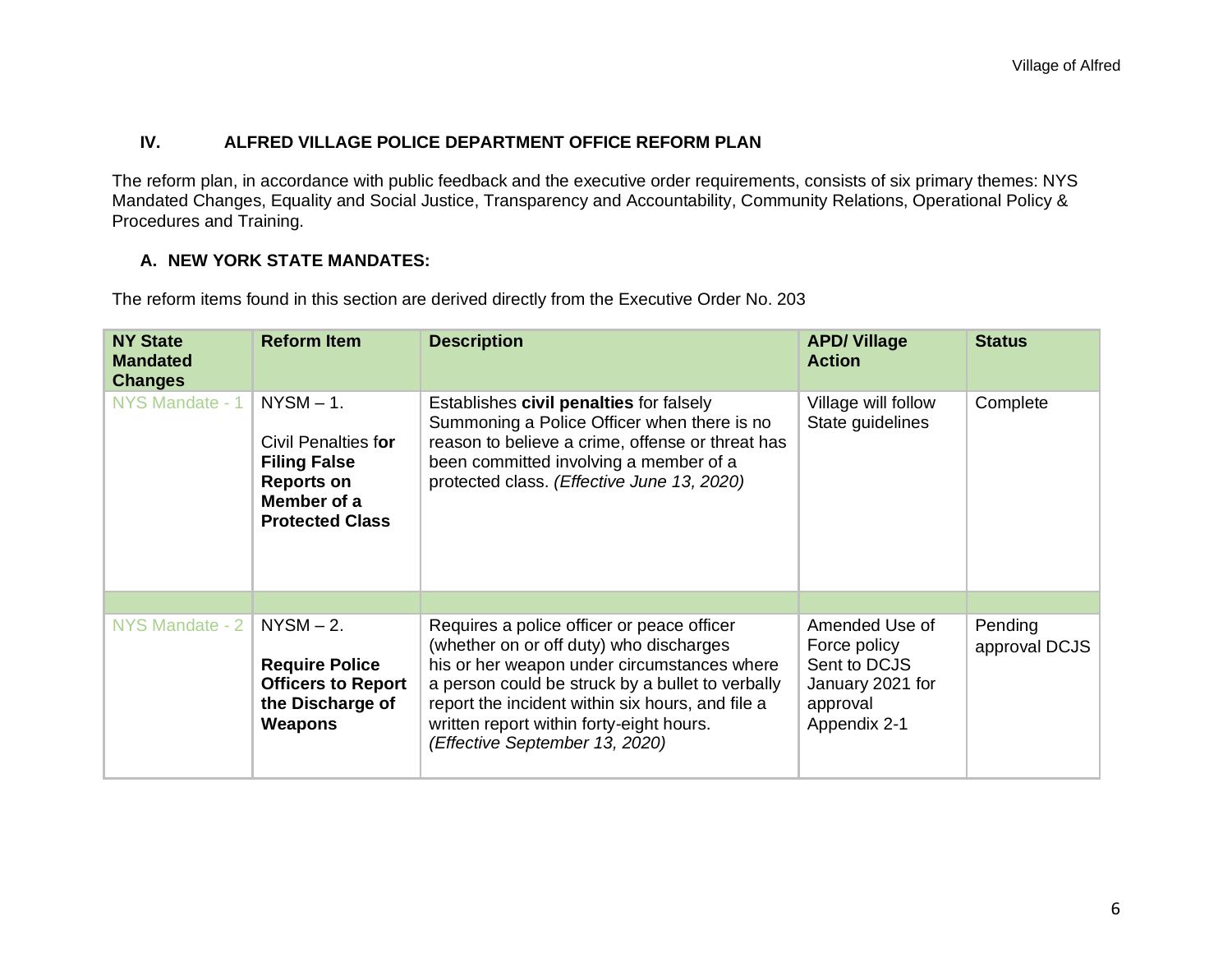| <b>NY State</b><br><b>Mandated</b><br><b>Changes</b> | <b>Reform Item</b>                                                                                                                                                                                              | <b>Description</b>                                                                                                                                                                                                                                                                                                                                                                                                                                                                                                                                                                                                                                                               | <b>APD/Village</b><br><b>Action</b>                                                                                               | <b>Status</b>                          |
|------------------------------------------------------|-----------------------------------------------------------------------------------------------------------------------------------------------------------------------------------------------------------------|----------------------------------------------------------------------------------------------------------------------------------------------------------------------------------------------------------------------------------------------------------------------------------------------------------------------------------------------------------------------------------------------------------------------------------------------------------------------------------------------------------------------------------------------------------------------------------------------------------------------------------------------------------------------------------|-----------------------------------------------------------------------------------------------------------------------------------|----------------------------------------|
| NYS Mandate - 3                                      | $NYSM - 3$ .<br><b>Require the</b><br><b>Reporting of</b><br><b>Police Acts or</b><br><b>Omissions</b><br><b>Resulting in a</b><br><b>Person's Death to</b><br>the Office of<br><b>Special</b><br>Investigation | Establishes an Office of Special Investigation<br>within the Office of Attorney General which will<br>have investigative authority and criminal<br>jurisdiction for any incident involving the death<br>of a person caused by an act or omission by a<br>police officer or a peace officer employed as a<br>correction officer or contracted by an<br>education, public health, social service, parks<br>or housing agency. Where an investigation<br>concludes that the death or matters relating to<br>the death or investigation of the death involved<br>criminal conduct, the Office will be empowered<br>to prosecute any such alleged offenses.<br>(Effective April 2021) | Will conduct in-<br>service training and<br>establish<br>communication<br>method with the<br><b>Attorney General's</b><br>office. | Pending on<br>needed actions<br>of NYS |
|                                                      |                                                                                                                                                                                                                 |                                                                                                                                                                                                                                                                                                                                                                                                                                                                                                                                                                                                                                                                                  |                                                                                                                                   |                                        |
| NYS Mandate - 4                                      | $NYSM - 4.$<br><b>Ban Choke Holds</b>                                                                                                                                                                           | The Eric Garner Anti Choke Hold Act creates<br>the crime of aggravated strangulation (making<br>it a Class C felony) and establishes criminal<br>penalties for a police officer or peace officer<br>who uses a chokehold that causes serious<br>physical injury or death.                                                                                                                                                                                                                                                                                                                                                                                                        | Conducted in-<br>service training<br>January 2021<br>In Use of Force<br>Policy                                                    | Complete                               |
|                                                      |                                                                                                                                                                                                                 |                                                                                                                                                                                                                                                                                                                                                                                                                                                                                                                                                                                                                                                                                  |                                                                                                                                   |                                        |
| NYS Mandate - 5                                      | $NYSM - 5$ .<br><b>Require Medical</b><br><b>Response for</b><br><b>Arrestees</b>                                                                                                                               | Affirms an individual's right to medical and<br>mental health attention while under arrest or<br>otherwise in custody of a police officer or peace<br>officer. Failure to provide reasonable and good<br>faith medical assistance could result in a cause<br>of action against the officer, representative<br>and/or entity.                                                                                                                                                                                                                                                                                                                                                     | Conducted in-<br>service training<br>January 2021<br>In Use of Force<br>Policy                                                    | Complete                               |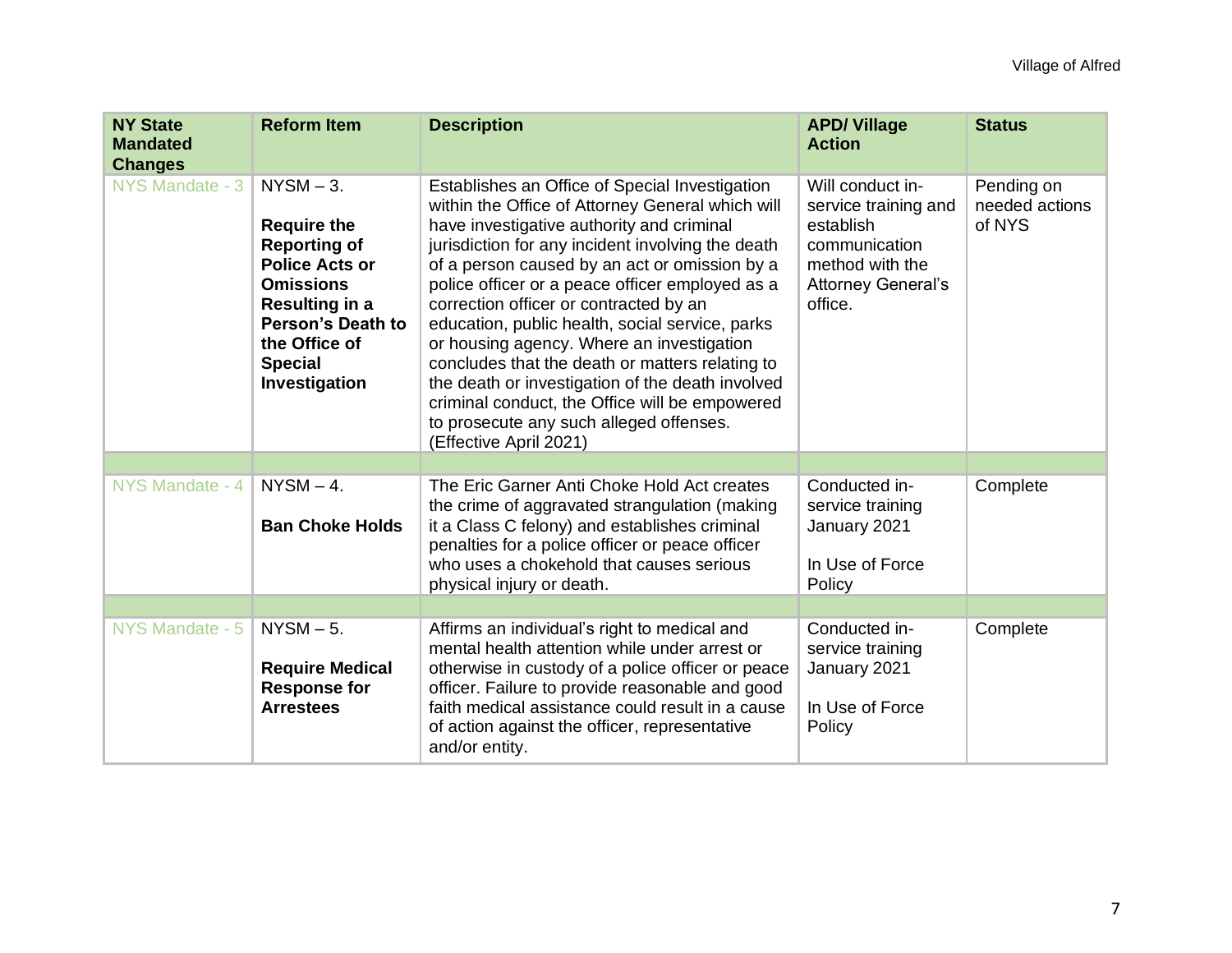| <b>NY State</b><br><b>Mandated</b><br><b>Changes</b> | <b>Reform Item</b>                                                                                                                                       | <b>Description</b>                                                                                                                                                                                                                                                                                                                                                                                                                                                                                    | <b>APD/Village</b><br><b>Action</b>                                                                         | <b>Status</b>                                                                                                                         |
|------------------------------------------------------|----------------------------------------------------------------------------------------------------------------------------------------------------------|-------------------------------------------------------------------------------------------------------------------------------------------------------------------------------------------------------------------------------------------------------------------------------------------------------------------------------------------------------------------------------------------------------------------------------------------------------------------------------------------------------|-------------------------------------------------------------------------------------------------------------|---------------------------------------------------------------------------------------------------------------------------------------|
| NYS Mandate - 6                                      | $NYSM - 6.$<br><b>Require Policing</b><br><b>Statistics to be</b><br>Reported to the<br><b>Division of</b><br><b>Criminal Justice</b><br><b>Services</b> | Requires courts to compile and<br>publish data concerning arrests and court<br>proceedings involving low-level offenses<br>such as violations and traffic offenses. Such<br>report will include aggregate and anonymized<br>demographic information such as race,<br>ethnicity and sex. This bill requires police<br>departments to submit annual reports on<br>arrest-related deaths to the Department of<br>Criminal Justice Services (DCJS), as well as<br>the Governor and the State Legislature. | Provide data to<br>Office of Court<br>Administration and<br>Division of Criminal<br><b>Justice Services</b> | Complete<br>Automatic,<br>Monthly and<br>annual Incident<br><b>Based</b><br>Reporting<br>through<br>Spectrum<br><b>Justice System</b> |
|                                                      |                                                                                                                                                          |                                                                                                                                                                                                                                                                                                                                                                                                                                                                                                       |                                                                                                             |                                                                                                                                       |
| NYS Mandate - 7                                      | $NYSM - 7.$<br><b>Recording</b><br>of Law<br><b>Enforcement</b><br><b>Activity</b>                                                                       | Provides that a person not under arrest or in<br>the custody of a law enforcement official has<br>the right to record police activity and to<br>maintain custody and control of that recording<br>and of any property or instruments used by that<br>person to record such activities. A person in<br>custody or under arrest does not, by that status<br>alone, forfeit such right to record.                                                                                                        | No actions needed,<br>already in<br>compliance                                                              | Complete                                                                                                                              |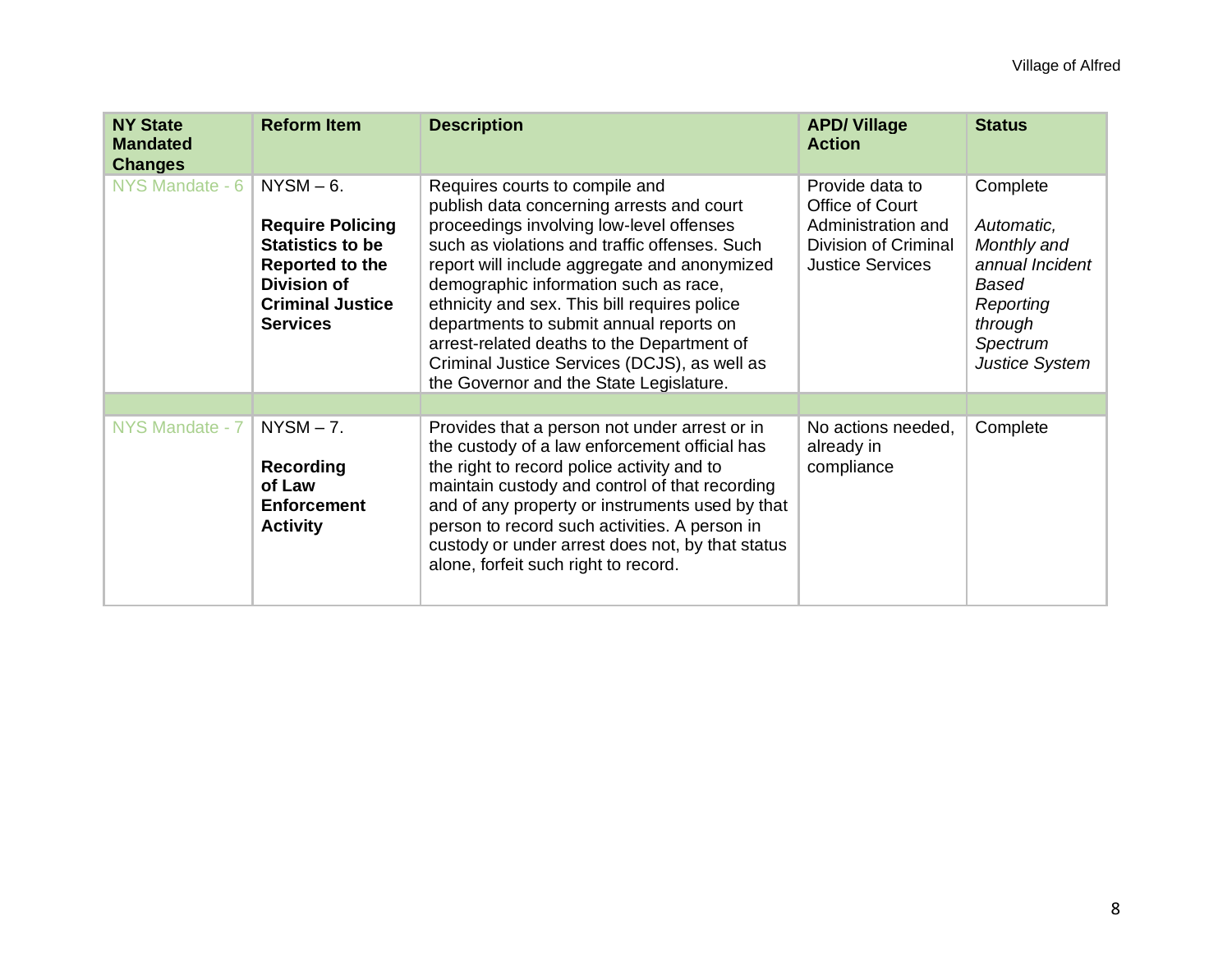| <b>NY State</b><br><b>Mandated</b><br><b>Changes</b> | <b>Reform Item</b>                                                                                                              | <b>Description</b>                                                                                                                                                                                                                                                                                                                                                                                                                                                                                                                                                                                                                                                                                                                                                                                          | <b>APD/Village</b><br><b>Action</b>         | <b>Status</b> |
|------------------------------------------------------|---------------------------------------------------------------------------------------------------------------------------------|-------------------------------------------------------------------------------------------------------------------------------------------------------------------------------------------------------------------------------------------------------------------------------------------------------------------------------------------------------------------------------------------------------------------------------------------------------------------------------------------------------------------------------------------------------------------------------------------------------------------------------------------------------------------------------------------------------------------------------------------------------------------------------------------------------------|---------------------------------------------|---------------|
| NYS Mandate - 8                                      | $NYSM - 8.$<br><b>Provide the Public</b><br><b>Access to</b><br><b>Personnel</b><br><b>Records of Police</b><br><b>Officers</b> | Repeal of Civil Rights Law 50-a, which had<br>made all personnel records used to evaluate<br>the performance toward continued employment<br>or promotion of police officers, firefighters,<br>paramedics, correction officers or peace<br>officers confidential and not subject to<br>inspection or review without the individual's<br>express written consent or a court order. This<br>legislation also amends the New York State<br>Freedom of Information Law (FOIL), subjecting<br>any record created in furtherance of a law<br>enforcement disciplinary proceeding to<br>disclosure under FOIL. The new FOIL<br>provisions require specific sensitive personal<br>information, including medical history, to be<br>redacted from such records prior to being<br>disclosed. (Effective June 13, 2020) | In compliance<br>effective June 13,<br>2020 | Complete      |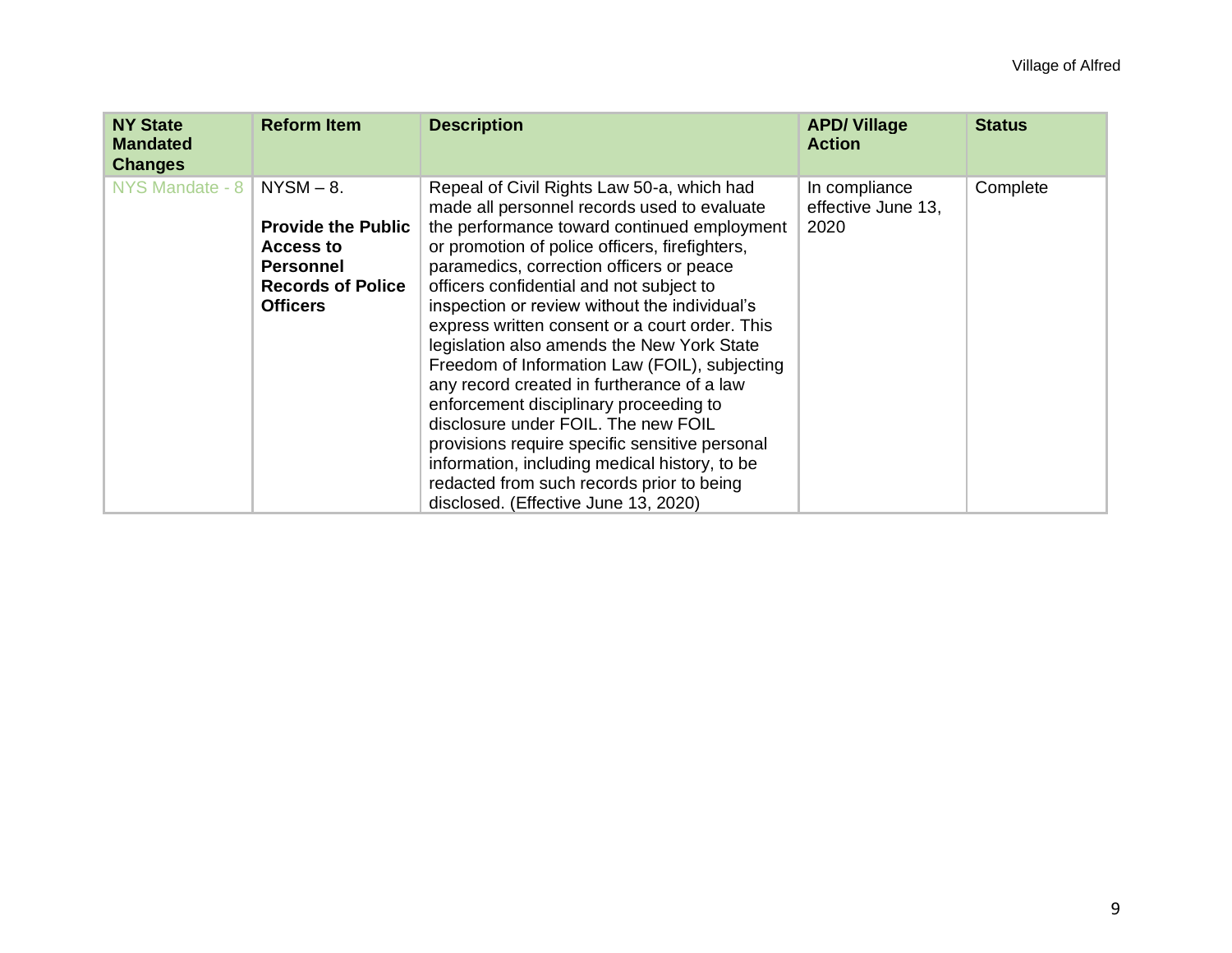# **B. ALFRED VILLAGE POLICE REFORMS**

Items found in this section were identified based on the feedback collected from the listening sessions and surveys.

| <b>Category</b>                     | <b>Reform Item</b>                                                                              | <b>Description</b>                                                                                                                                                                                                                                                                                  | <b>Reform Action</b>                                                                                                                                                                                                                                                                                                                                                                                                      | <b>Suggested</b><br><b>Timeline</b> |
|-------------------------------------|-------------------------------------------------------------------------------------------------|-----------------------------------------------------------------------------------------------------------------------------------------------------------------------------------------------------------------------------------------------------------------------------------------------------|---------------------------------------------------------------------------------------------------------------------------------------------------------------------------------------------------------------------------------------------------------------------------------------------------------------------------------------------------------------------------------------------------------------------------|-------------------------------------|
| Equality &<br><b>Social Justice</b> | <b>ESJ-1.</b><br>Diversify &<br><b>Increase</b><br><b>Candidate</b><br><b>Recruitment Pools</b> | Take proactive steps to increase diversity of<br>the candidate pools so newly hired officers<br>better reflect community demographics.<br>Encourage potential candidates to take<br>advantage of preparatory law enforcement<br>training (non-weapon portions of the police<br>academy curriculum). | Conduct outreach<br>with marginalized,<br>underrepresented,<br>and minoritized<br>groups to increase<br>knowledge of<br>policing practices<br>and local academy<br>Utilize Web and<br>Social Media<br>Advertisement to<br>attract diverse<br>candidates and<br>raise awareness of:<br>Available positions<br>Civil service<br>requirements and<br>exam schedule<br>Availability of pre-<br>employment police<br>academies | Q3 - 2021<br>Q3 - 2021              |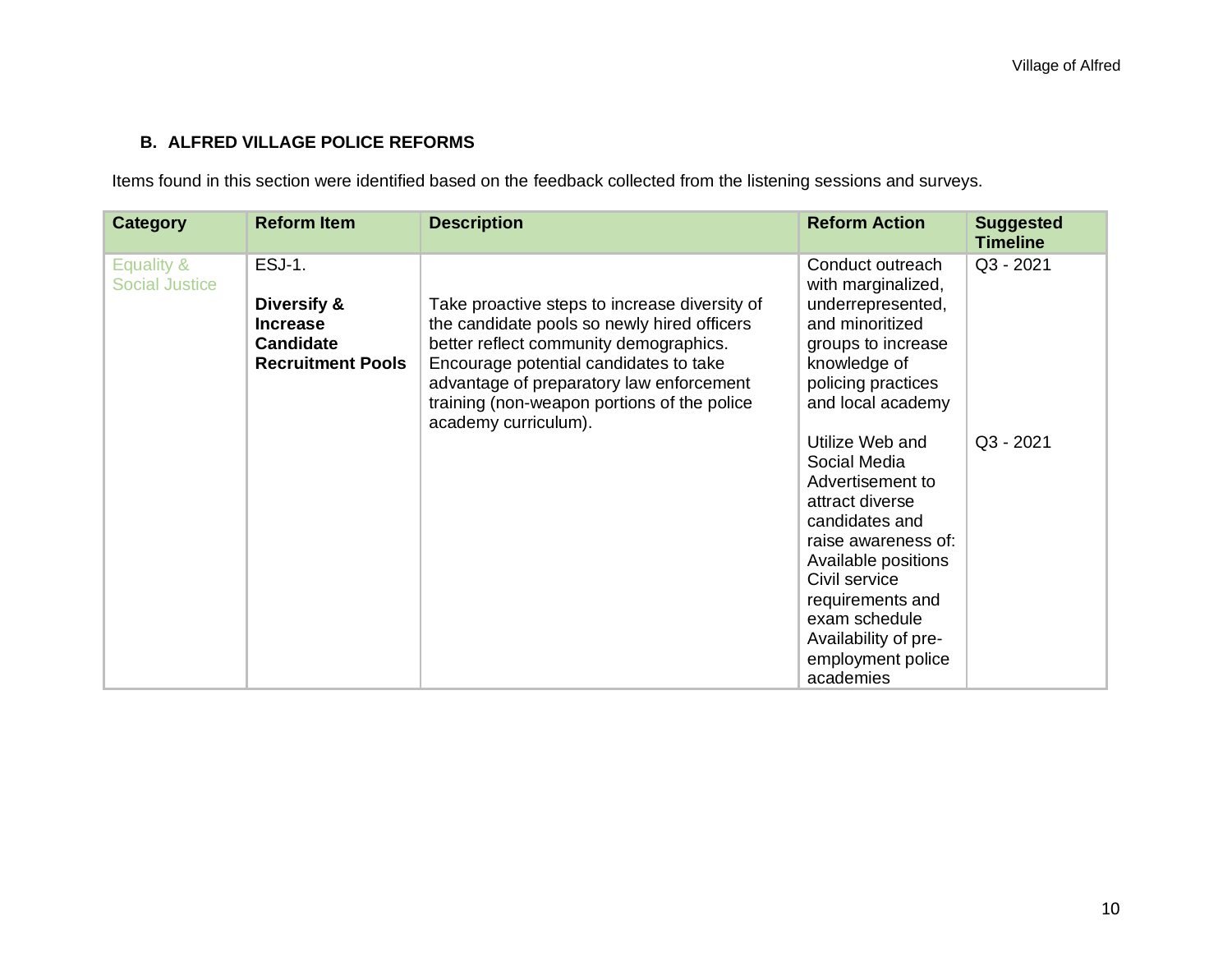| <b>Category</b>                             | <b>Reform Item</b>                                                               | <b>Description</b>                                                                                                                                                                                                                                                                                        | <b>Reform Action</b>                                                                                                                                                                           | <b>Suggested</b><br><b>Timeline</b> |
|---------------------------------------------|----------------------------------------------------------------------------------|-----------------------------------------------------------------------------------------------------------------------------------------------------------------------------------------------------------------------------------------------------------------------------------------------------------|------------------------------------------------------------------------------------------------------------------------------------------------------------------------------------------------|-------------------------------------|
| Equality &<br><b>Social Justice</b>         | ESJ-2.<br><b>Expand Diversity</b><br>and Bias<br><b>Awareness</b>                | Expand diversity and bias awareness training<br>to include marginalized, underrepresented, and<br>minoritized populations such as Low Income,                                                                                                                                                             | Require Implicit<br><b>Bias Awareness</b><br>Training for all<br>police officers                                                                                                               | Q3 - 2021                           |
|                                             | <b>Training</b>                                                                  | Substance Use Disorders, Minority, and<br>LGBTQ+ communities, as well as training to<br>recognize systemic racism.                                                                                                                                                                                        | Attend Train the<br>Trainer sessions, to<br>develop internal<br>skilled presenters<br>on implicit bias<br>awareness training<br>to support county-<br>wide efforts                             | Q1 - 2021                           |
| <b>Transparency &amp;</b><br>Accountability | TA-1.<br>Launch a<br><b>Personnel</b><br><b>Complaint Review</b><br><b>Panel</b> | Launch external advisory panel to review<br>personnel complaints, investigations, and<br>adjudications to ensure that best practices in<br>personnel actions are being followed. Panel will<br>include professionals with working knowledge<br>of human resources, civil service, and labor<br>relations. | Benchmark best<br>practices of review<br>panels across the<br>country<br>Establish an<br>Independent<br>Review Panel for<br>examining<br>personnel<br>complaints, arrest<br>and encounter data | Q4 - 2021<br>Q2 - 2022              |
|                                             |                                                                                  |                                                                                                                                                                                                                                                                                                           | Investigate<br>inclusion of<br>performance<br>program<br>disciplinary process<br>with union                                                                                                    | Q1 - 2024                           |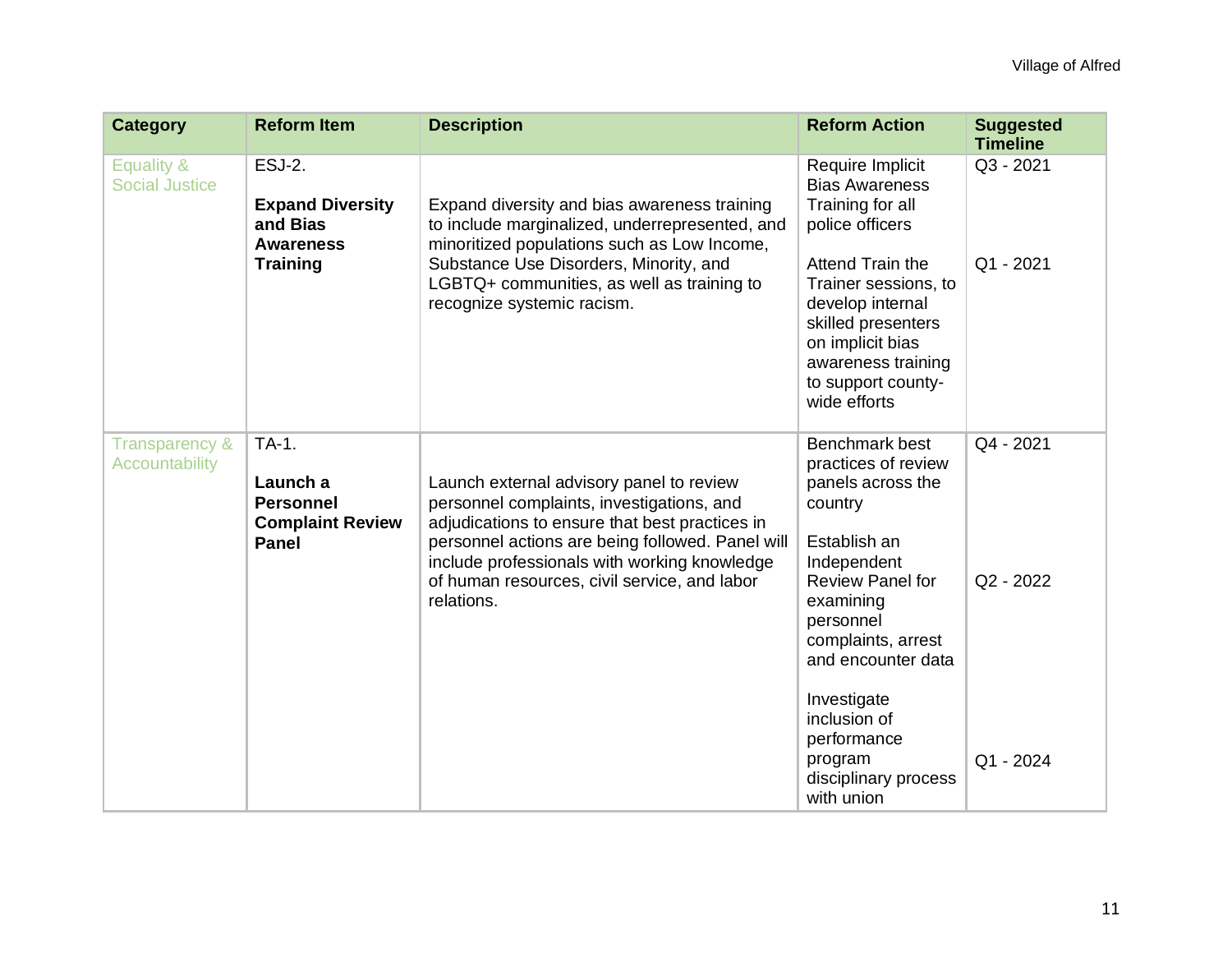| <b>Category</b>                             | <b>Reform Item</b>                                                                                               | <b>Description</b>                                                                                                                                                                                                                    | <b>Reform Action</b>                                                                                                                                                                                                                   | <b>Suggested</b><br><b>Timeline</b> |
|---------------------------------------------|------------------------------------------------------------------------------------------------------------------|---------------------------------------------------------------------------------------------------------------------------------------------------------------------------------------------------------------------------------------|----------------------------------------------------------------------------------------------------------------------------------------------------------------------------------------------------------------------------------------|-------------------------------------|
| <b>Transparency &amp;</b><br>Accountability | TA-2.<br><b>Increase</b><br><b>Transparency of</b><br><b>Arrest Activities &amp;</b><br><b>Calls for service</b> | Ensure citizens have access to appropriate<br>police data & arrest activities via a monthly<br>report placed on the village website and social<br>media sites. Request for newspapers to list<br>weekly calls for service activities. | Publish these<br>monthly reports:<br>a. Calls for<br>service, cases<br>and arrests, and<br>use of force<br>incidents<br>b. Arrests by<br>sex and<br>race/ethnicity<br>c. Community<br>interactions<br>$(non-$<br>enforcement<br>based) | Q2 - 2021                           |
|                                             |                                                                                                                  |                                                                                                                                                                                                                                       | Request local<br>newspapers to<br>report on police log<br>activities                                                                                                                                                                   | $Q1 - 2021$                         |
|                                             |                                                                                                                  |                                                                                                                                                                                                                                       | Record visible<br>demographic data<br>in the police blotter<br>for each encounter<br>with monthly<br>independent review<br>for patterns of bias                                                                                        | Q3 - 2022                           |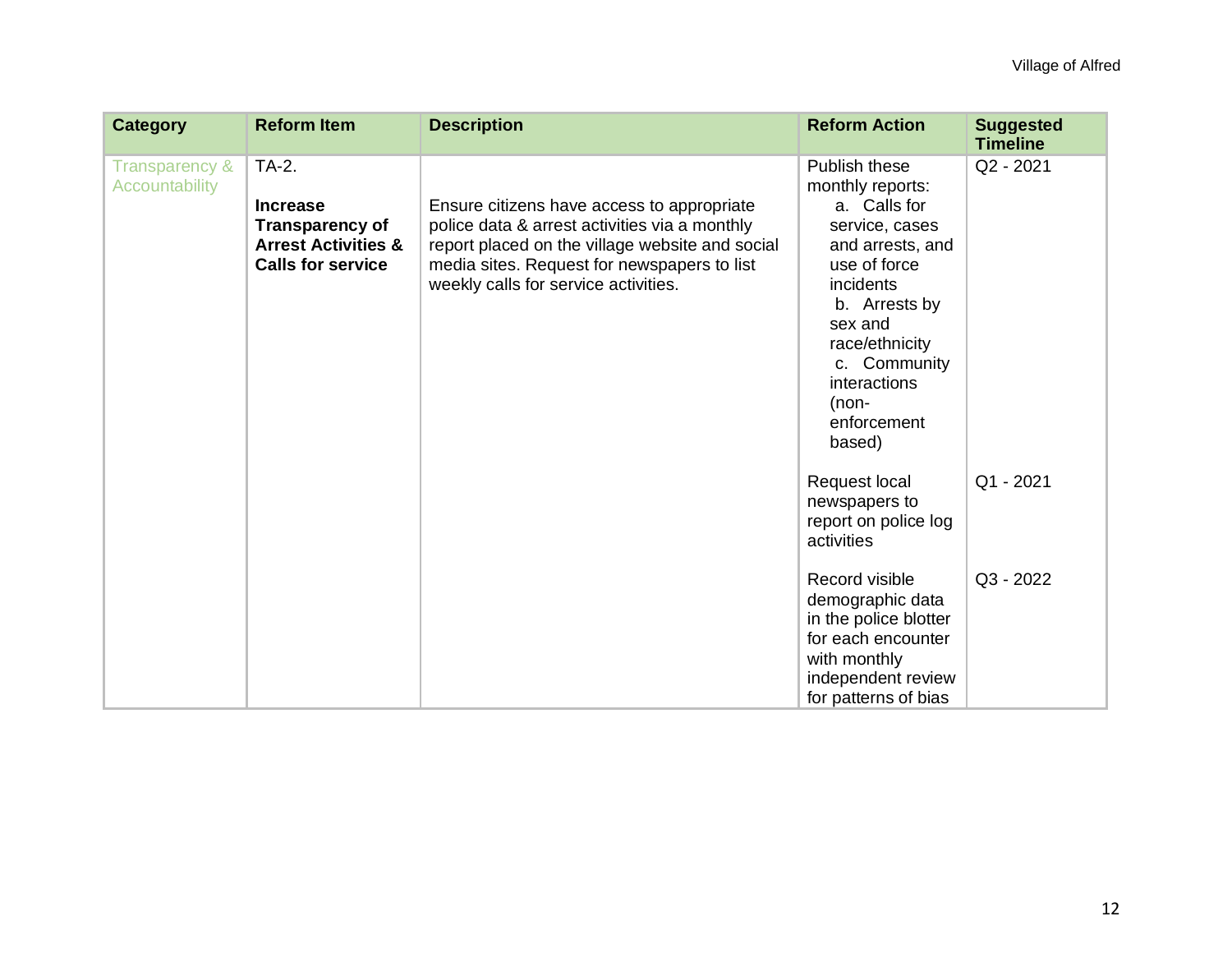| <b>Category</b>                         | <b>Reform Item</b>                                                                                                         | <b>Description</b>                                                                                                                                                                                  | <b>Reform Action</b>                                                                                                                                                                        | <b>Suggested</b><br><b>Timeline</b> |
|-----------------------------------------|----------------------------------------------------------------------------------------------------------------------------|-----------------------------------------------------------------------------------------------------------------------------------------------------------------------------------------------------|---------------------------------------------------------------------------------------------------------------------------------------------------------------------------------------------|-------------------------------------|
| Transparency &<br><b>Accountability</b> | TA-3.<br><b>Reduce Personnel</b><br><b>Complaints &amp;</b><br>Adopt a<br>standardized<br><b>Reporting Method</b>          | Identify key behaviors & causes that may drive<br>citizens to complain about officers and<br>incorporate these findings into trainings.                                                             | Have field training<br>officers and<br>Independent<br><b>Review Panel</b><br>examine<br>complaints and<br>meet quarterly to<br>determine needed<br>focus areas &<br>changes in<br>trainings | Q1 - 2023                           |
|                                         |                                                                                                                            |                                                                                                                                                                                                     | Establish a<br>standardized<br>personnel<br>complaint process                                                                                                                               | Q2 - 2022                           |
|                                         |                                                                                                                            |                                                                                                                                                                                                     |                                                                                                                                                                                             |                                     |
| Transparency &<br><b>Accountability</b> | TA-4.<br><b>Increase</b><br>transparency of<br><b>Use of Force</b><br>Incidents &<br><b>Personnel</b><br><b>Complaints</b> | Ensure better and timely citizen access to use<br>of force data and personnel complaint incidents<br>and outcomes. Modify current police software<br>systems to better collect and track this data. | Add annual report<br>data fields in<br>current system for:<br>Use of Force (type<br>& frequency)<br>Personnel<br>Complaints and<br>adjudications                                            | Q1 - 2022                           |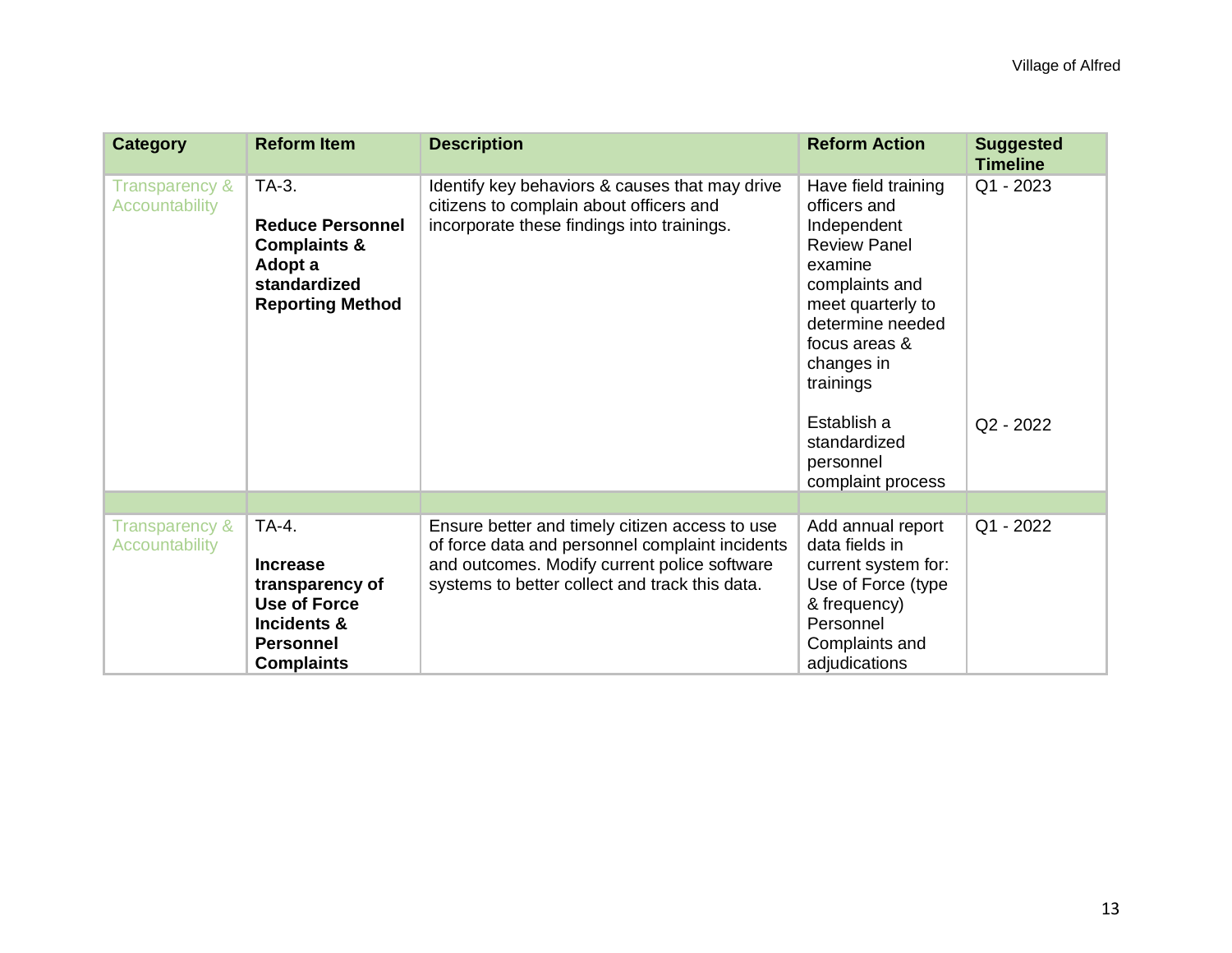| <b>Category</b>                             | <b>Reform Item</b>                                                                 | <b>Description</b>                                                                                             | <b>Reform Action</b>                                                                                                                                                                                                                                                           | <b>Suggested</b><br><b>Timeline</b> |
|---------------------------------------------|------------------------------------------------------------------------------------|----------------------------------------------------------------------------------------------------------------|--------------------------------------------------------------------------------------------------------------------------------------------------------------------------------------------------------------------------------------------------------------------------------|-------------------------------------|
| <b>Transparency &amp;</b><br>Accountability | TA-5.<br><b>Publish Job</b><br><b>Descriptions</b>                                 | Make job descriptions more readily available to<br>improve transparency.                                       | Post job<br>descriptions of<br>Alfred personnel<br>(officer, sergeant,<br>investigator, and<br>chief) and<br>performance<br>appraisal document<br>on village website                                                                                                           | Q4 - 2021                           |
|                                             |                                                                                    |                                                                                                                |                                                                                                                                                                                                                                                                                |                                     |
| Community<br><b>Relations</b>               | CR-1.<br><b>Conduct Public</b><br><b>Education on</b><br><b>Policing Practices</b> | Increase the transparency of policing methods<br>and governance by educating the public on<br>these practices. | Provide videos and<br>brochures to share<br>recommended<br>actions for citizens<br>when interacting<br>with police<br>Implement Citizen's<br>Police Academy<br>Include in-person &<br>on-line versions<br>Partner with Alfred<br>State to add a<br>Citizen's Police<br>Academy | Q1 - 2022<br>Q1 - 2023              |
|                                             |                                                                                    |                                                                                                                | Chief to conduct<br>media outreach                                                                                                                                                                                                                                             | Q1 - 2021                           |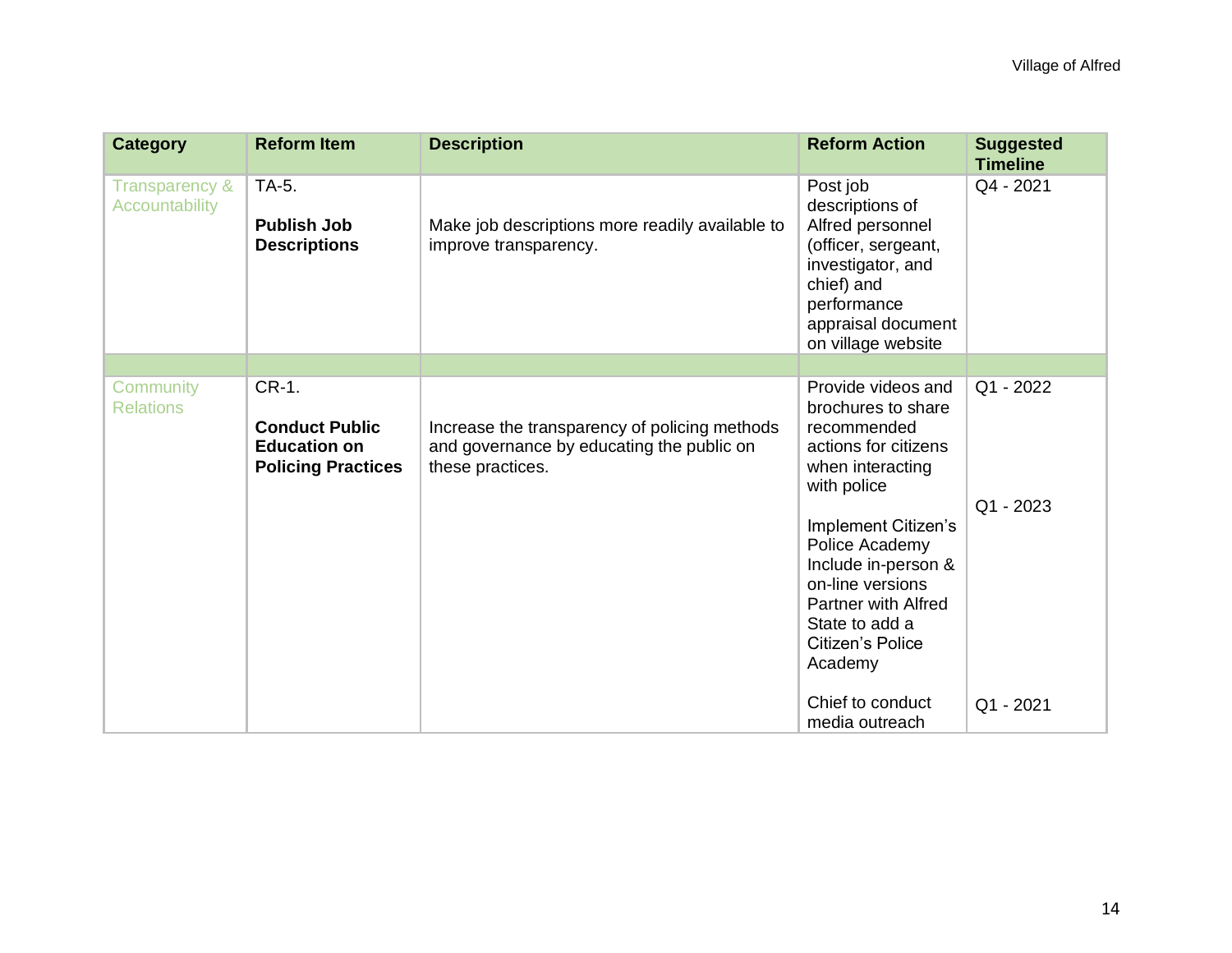| <b>Category</b>               | <b>Reform Item</b>                                                                                                                                                     | <b>Description</b>                                                                                                                                                                                                                          | <b>Reform Action</b>                                                                                                                                                                                      | <b>Suggested</b><br><b>Timeline</b> |
|-------------------------------|------------------------------------------------------------------------------------------------------------------------------------------------------------------------|---------------------------------------------------------------------------------------------------------------------------------------------------------------------------------------------------------------------------------------------|-----------------------------------------------------------------------------------------------------------------------------------------------------------------------------------------------------------|-------------------------------------|
| Community<br><b>Relations</b> | CR-2.<br><b>Strengthen</b><br><b>Customer Service</b><br><b>Practices</b>                                                                                              | Reinforce need for positive communications<br>through better customer service & professional<br>development training.                                                                                                                       | Develop & conduct<br>Professional<br>Development<br>training on<br>communications                                                                                                                         | Q1 - 2022                           |
|                               |                                                                                                                                                                        |                                                                                                                                                                                                                                             |                                                                                                                                                                                                           |                                     |
| Community<br><b>Relations</b> | CR-3.<br><b>Strengthen</b><br><b>Community Safety</b><br><b>Training Programs</b>                                                                                      | Partner with volunteer instructors to provide<br>key safety trainings that are provided to<br>residents or community groups and improve<br>offerings. These trainings help enhance their<br>safety knowledge and support better relations.  | Team with citizen<br>instructors to<br>conduct safety<br>courses for<br>members of the<br>community<br>Promote joint<br>safety<br>presentations to<br>community groups<br>via social media<br>web sites   | Q3 - 2021<br>Q3 - 2021              |
|                               |                                                                                                                                                                        |                                                                                                                                                                                                                                             |                                                                                                                                                                                                           |                                     |
| Community<br><b>Relations</b> | CR-4.<br>Establish &<br><b>Promote</b><br><b>Community</b><br><b>Programs to</b><br><b>Increase Law</b><br><b>Enforcement</b><br>Visibility in the<br><b>Community</b> | Develop and execute programs that bring law<br>enforcement officers and citizens together in<br>forums where they talk to one another, share<br>thoughts, and promote interactions which<br>support the building of positive relationships. | Reach out to Vice<br>Presidents of<br><b>Student Affairs at</b><br>Alfred State and<br><b>Alfred University</b><br>semi-annually<br>offering interaction<br>with police through<br>student<br>programming | Q3 - 2021                           |
|                               |                                                                                                                                                                        |                                                                                                                                                                                                                                             |                                                                                                                                                                                                           | Q3 - 2021                           |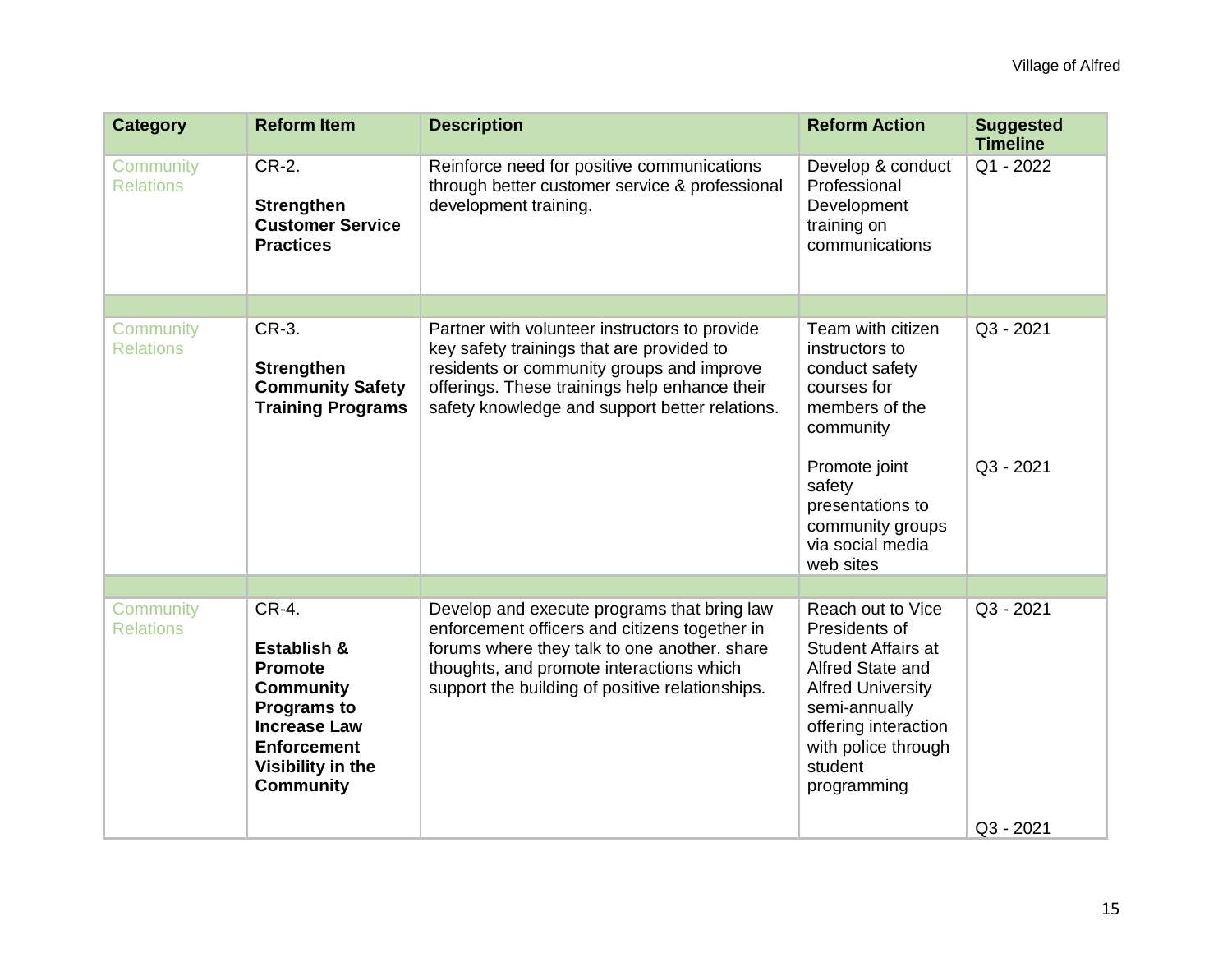| CR(continued) | CR-4. (continued) | Offer community      |  |
|---------------|-------------------|----------------------|--|
|               |                   | gatherings with on-  |  |
|               |                   | duty police officers |  |

| <b>Category</b>                                       | <b>Reform Item</b>                                                                                                                                | <b>Description</b>                                                                                                                                 | <b>Reform Action</b>                                                                                                                                                                                                                                                                        | <b>Suggested</b><br><b>Timeline</b> |
|-------------------------------------------------------|---------------------------------------------------------------------------------------------------------------------------------------------------|----------------------------------------------------------------------------------------------------------------------------------------------------|---------------------------------------------------------------------------------------------------------------------------------------------------------------------------------------------------------------------------------------------------------------------------------------------|-------------------------------------|
| <b>Operational</b><br>Policies &<br><b>Procedures</b> | OPR-1.<br><b>Improve Selection</b><br><b>Methods by</b><br><b>Requiring</b><br><b>Candidates to</b><br><b>Meet Additional</b><br><b>Standards</b> | Require candidates to meet additional criteria<br>to help ensure a higher quality pool of<br>candidates for new full-time hires.                   | Enhance selection<br>methods for new<br>hires: Require a<br>standardized<br>comprehensive<br>background<br>investigation<br>Require a thorough<br>psychological<br>evaluation for all<br>new full-time hires                                                                                | $Q1 - 2022$<br>Q1 - 2022            |
|                                                       |                                                                                                                                                   |                                                                                                                                                    |                                                                                                                                                                                                                                                                                             |                                     |
| <b>Operational</b><br>Policies &<br><b>Procedures</b> | OPR-2.<br><b>Initiate</b><br><b>Anonymous</b><br><b>Quality Assurance</b><br><b>Feedback</b><br><b>Channels</b>                                   | Allow citizens & officers to submit feedback via<br>website and social media to reduce the<br>incidence of unsatisfactory or unlawful<br>behavior. | Establish a process<br>for citizens and/or<br>officers to leverage<br>social media and<br>the village website<br>to anonymously<br>notify police<br>officials of<br>unsatisfactory or<br>unlawful behavior<br>of personnel<br>Within the scope of<br>the police union<br>contract, have the | $Q3 - 2021$<br>Q3 - 2021            |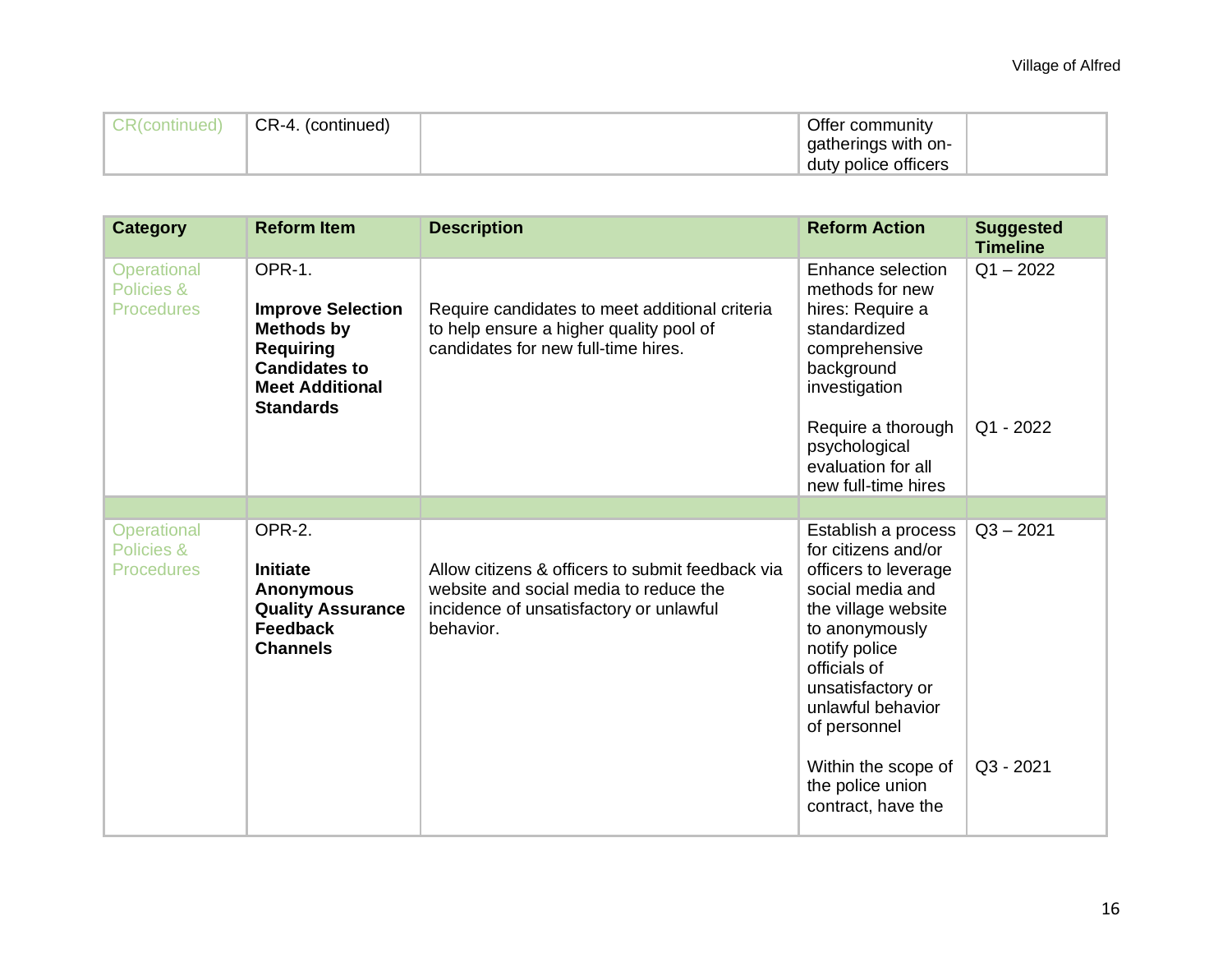| Operational<br>Policies &<br><b>Procedures</b><br>(continued) | OPR-2. (continued) | Independent<br><b>Review Panel that:</b><br>Receives<br>complaints<br>Directs them to the<br>appropriate party |  |
|---------------------------------------------------------------|--------------------|----------------------------------------------------------------------------------------------------------------|--|
|                                                               |                    | Mediates disputes                                                                                              |  |

| <b>Category</b>                                | <b>Reform Item</b>                                                                               | <b>Description</b>                                                                                                                                                                                                               | <b>Reform Action</b>                                                                                                                                                                              | <b>Suggested</b><br><b>Timeline</b> |
|------------------------------------------------|--------------------------------------------------------------------------------------------------|----------------------------------------------------------------------------------------------------------------------------------------------------------------------------------------------------------------------------------|---------------------------------------------------------------------------------------------------------------------------------------------------------------------------------------------------|-------------------------------------|
| Operational<br>Policies &<br><b>Procedures</b> | OPR-3.<br><b>Improve</b><br><b>Collaboration with</b><br><b>Mental Health</b><br><b>Agencies</b> | Partner with county medical providers for<br>mental health transitional treatment and<br>expanded use of tele- medicine providers in<br>the mental health arena.<br>Explore sending officers to Crisis Intervention<br>Training. | Establish a<br>program with area<br>providers for<br>mental health tele-<br>medicine<br>Collaborate with<br><b>Allegany County</b><br>Mental Health to<br>conduct crisis<br>intervention training | Q1 - 2022<br>Q4 - 2022              |
|                                                |                                                                                                  |                                                                                                                                                                                                                                  |                                                                                                                                                                                                   |                                     |
| Operational<br>Policies &<br><b>Procedures</b> | OPR-4.<br><b>Improve Awareness</b>                                                               | Establish peer counseling program and                                                                                                                                                                                            | Train peer<br>counselors                                                                                                                                                                          | Q1 - 2022                           |
|                                                | of Mental Health<br><b>Challenges of</b><br><b>Officers</b>                                      | create emotional survival for law enforcement<br>program for deputies, officers, and families.<br>Investigate partnering with college Employee<br>Assistance Programs to implement trainings.                                    | Establish an annual<br>family training<br>session outlining<br>how to recognize<br>stress and teach<br>effective strategies<br>for managing stress                                                | Q1 - 2023                           |